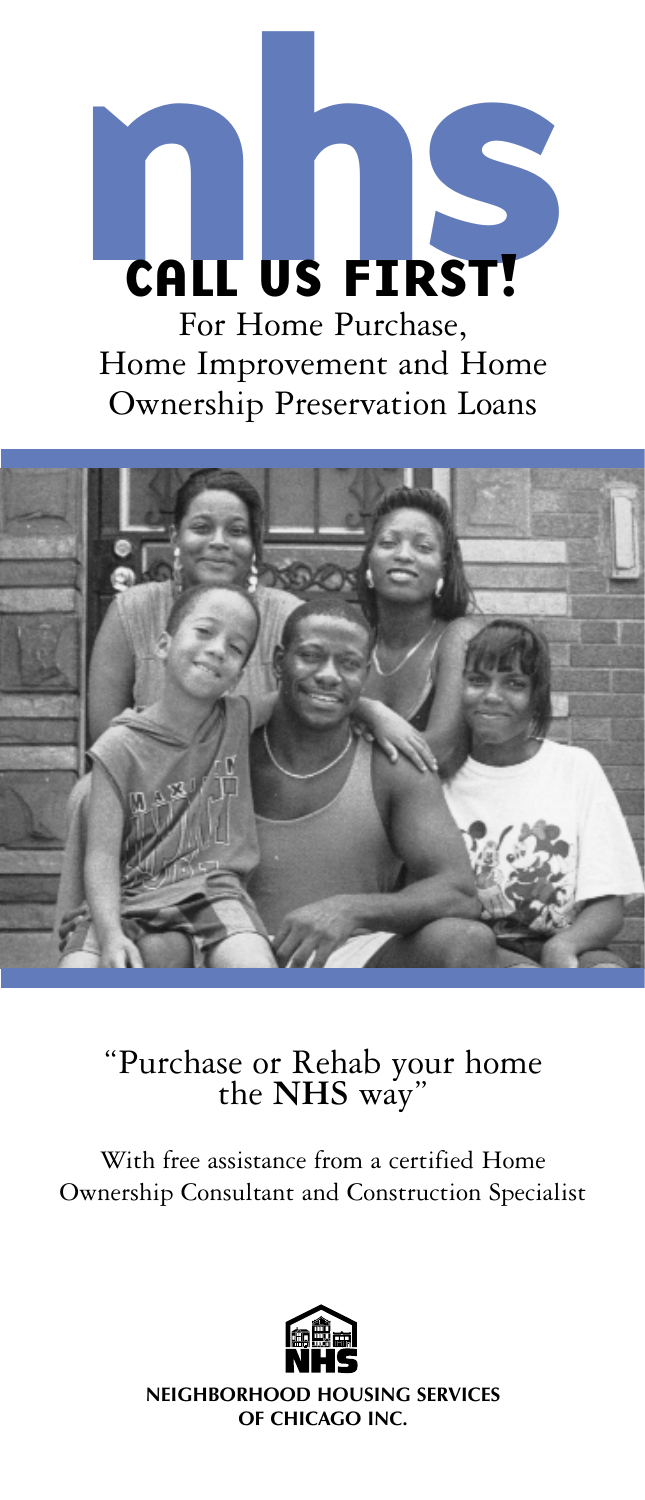

## NHS can help you become a homeowner

#### CLASSES/CONSULTATION

- **Home Ownership Education Seminars** provide information on how to shop for a home, details on the loan application and approval process, and understanding settlement costs and fees. All seminars are free of charge.
- **One-on-One Homebuyer Consultation** focuses on reading and understanding your credit report, designing individualized plans to help you clear your credit, and creating a budget to help you reach your goal of home ownership.
- **Pre-Approval for financing** before you look for a home. We will help you know how much you can afford.

#### LOANS

- **Lending programs** specially designed for Chicago homebuyers:
	- 1. For a single family home or a 2-, 3-, or 4-unit purchase
	- 2. For first-time home buyers who have as little as \$1,000 for down payment and closing costs
- **Loan Originators** are available to make the application process a success.
- **Special Financing** available for lower-income borrowers. Eligibility requirements apply.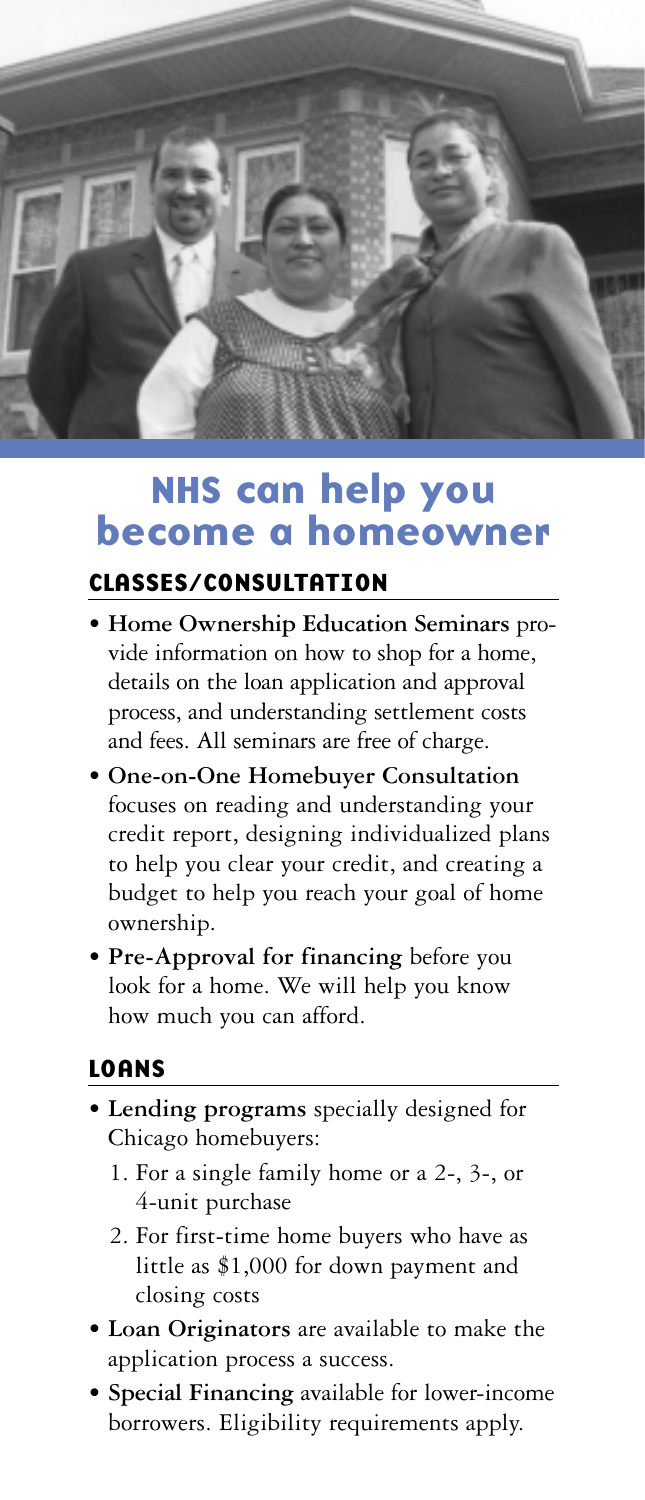Neighborhood Housing Services of<br>Chicago, Inc. (NHS) has more than<br>28 Years of Experience in Educatine<br>The Residents of Chicago on Home Chicago, Inc. (NHS) has more than 28 years of experience in educating the residents of Chicago on home ownershipas well as offering residents an affordable way to rehab their home.

Through our NeighborWorks® Home Ownership Centers, NHS offers all of the services and training that customers need to shop for, purchase, rehabilitate, insure and maintain a home. NHS also has fully-rehabbed homes for sale in selected neighborhoods in Chicago.

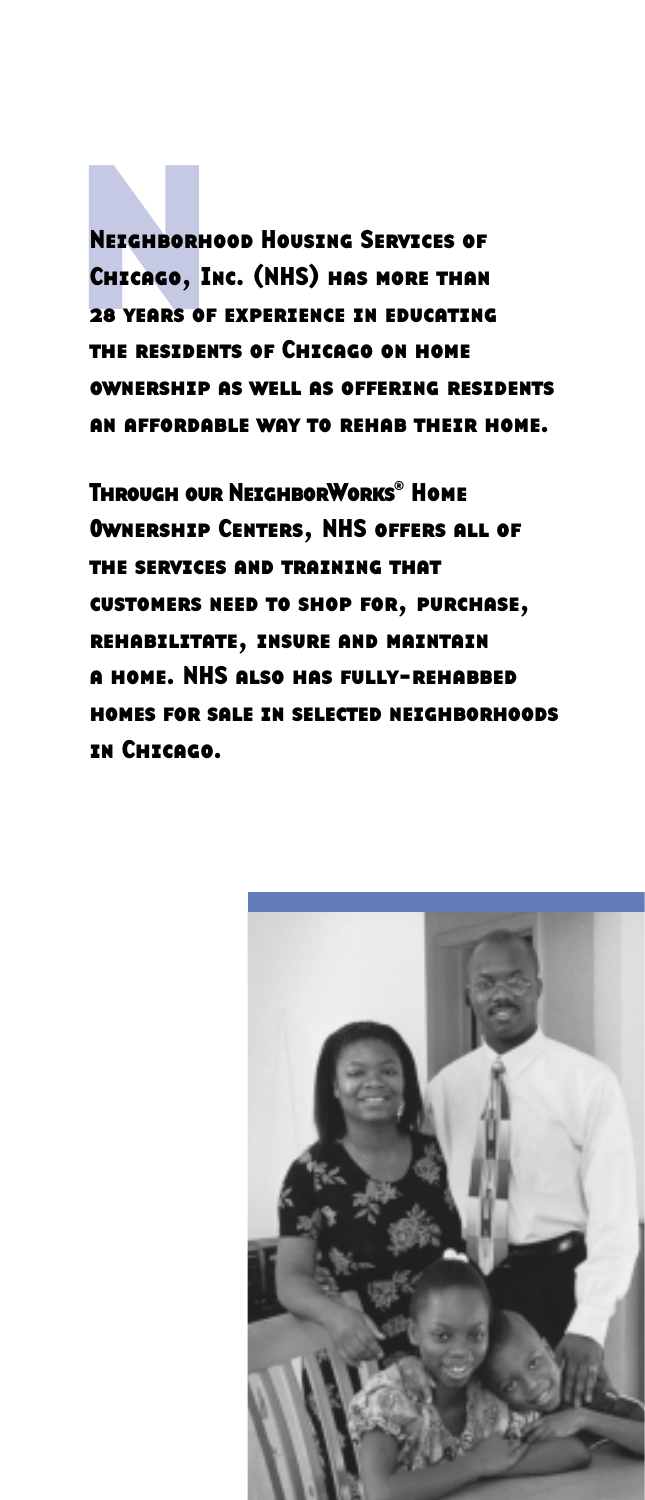

## NHS can help you rehab or maintain and keep your home

#### LOANS

- **Home Improvement loans** at affordable interest rates
- **Loans for refinance or refinance with rehab**
- **Loans to prevent foreclosure**

#### **CONSULTATION**

- **Technical Assistance** in planning your rehab work if you get a loan from NHS
- **Free home safety evaluations** and lowinterest home improvement loans to upgrade or replace electrical, heating and safety systems
- **Free consultation** on matters such as insurance, foreclosure, foreclosure prevention, credit issues, taxes and city services

#### **If you are considering these home improvements NHS can help!**

- Central air conditioning and/or new heating systems
- Plumbing and wiring
- Kitchen and bath remodeling, new windows and storm or security doors
- New roof, new gutters and downspouts
- New porch
- New garage
- Dormers or room additions
- Siding or tuckpointing
- Many other permanent home improvements or rehab projects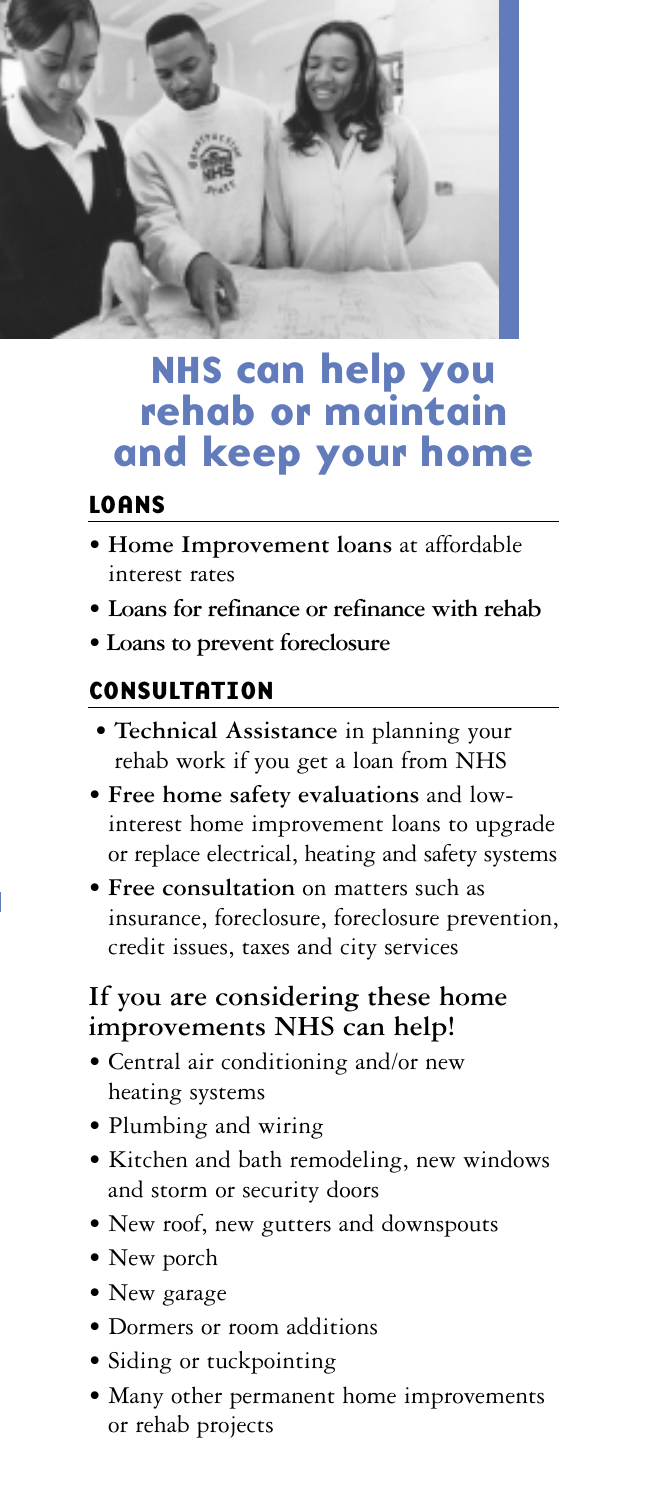### Read what our customers said about working with us...

*"Thanks to NHS, my family has a real place to call home. NHS didn't just help us to become homeowners - they're still very involved in making our neighborhood an even better place to live."*

Tonya and David Griggs Bronzeville

*"NHS helped us get a new roof, sidewalk, soffet, and a new front window. We're investing in more than just a piece of property - we're investing in our home. I couldn't be more satisfied."*

Clarence Young Auburn Gresham/Englewood

*"When I used to rent my home, the money I spent every month went into someone else's pocket and I never saw it again. Now, thanks to NHS, I am a homeowner investing in an affordable home and my neighborhood."*

Elva Rivera Chicago Lawn/Gage Park